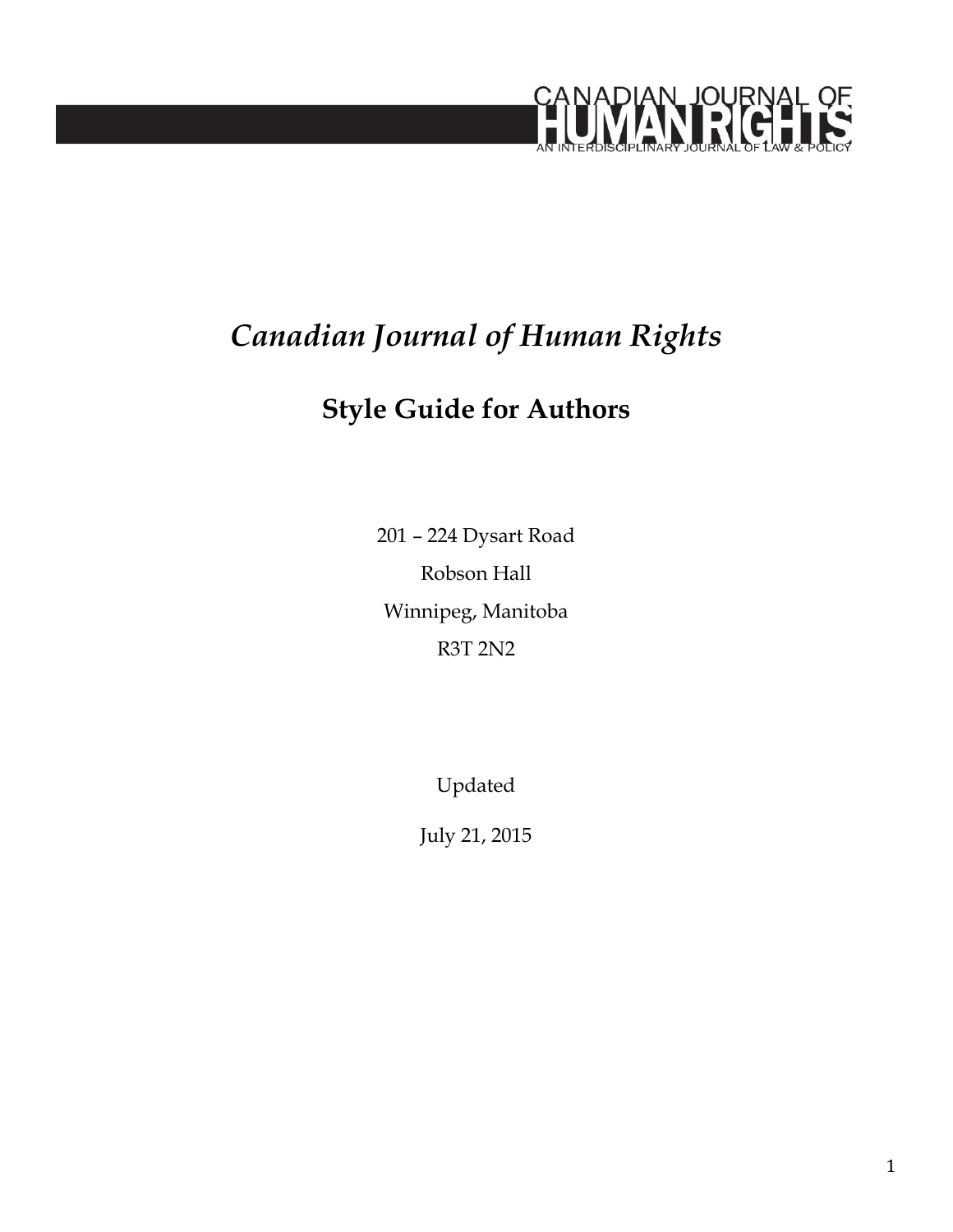

## **Title**

The *Canadian Journal of Human Rights* is abbreviated as the *CJHR*. Alternatively it can be referred to as the "*Canadian Journal of Human Rights*". Please note that "the" is not part of the title.

## **Citations**

The *CJHR* follows the citation style detailed in the *McGill Law Journal's Canadian Guide to Uniform Legal Citation,* 8th ed. For American citations, please also see *the Bluebook* of American Legal Citation. Please include two citations for each case.

## **Spelling**

The *CJHR* is a Canadian publication and, as such, utilizes Canadian spellings over British or American ones, where applicable. When in doubt, please refer to the Canadian Oxford Dictionary. One notable exception to Oxford Dictionary spelling is "skeptic", as opposed to "sceptic" which is suggested.

## **Phrases or Words in Other Languages**

French proper nouns should include accents (e.g. Québec).

Non-English words and common latin phrases should be italicized (e.g. *ad hoc*). The exceptions are the abbreviations "etc.", "i.e." and "e.g.", which should not be italicized.

#### **Emphasis**

Emphasis added (both in the body of the article and in quotations) should be *italicized*, not bolded or underlined.

## **Quotations & Punctuation**

Spelling, capitalization and internal punctuation in a quotation must be **exactly the same as in the original source**; any changes and additions must be clearly indicated in brackets.

e.g. It was clear from this moment that "[t]he centre … of American jurisprudence had changed." "[A] mixed question of fact and law must be appealable."

When using quotation marks, always place the punctuation outside the quotation marks, unless it is clear that the punctuation is also being quoted.

e.g. The editor called the piece "poorly written", among other things. The editor was clearly unhappy: "The piece I was working on was very badly written. I could hardly believe the author submitted it."

When reproducing a quotation which itself contains a quotation and quotation marks, there are two ways which the quotation marks can be presented. If the quotation is part of a block quote without quotation marks, then simply use double marks (" "). If the quote is not long enough to justify a block quote, then use single quotation marks within the quotes double quotation marks.

e.g. "John said 'no way' rather forcefully."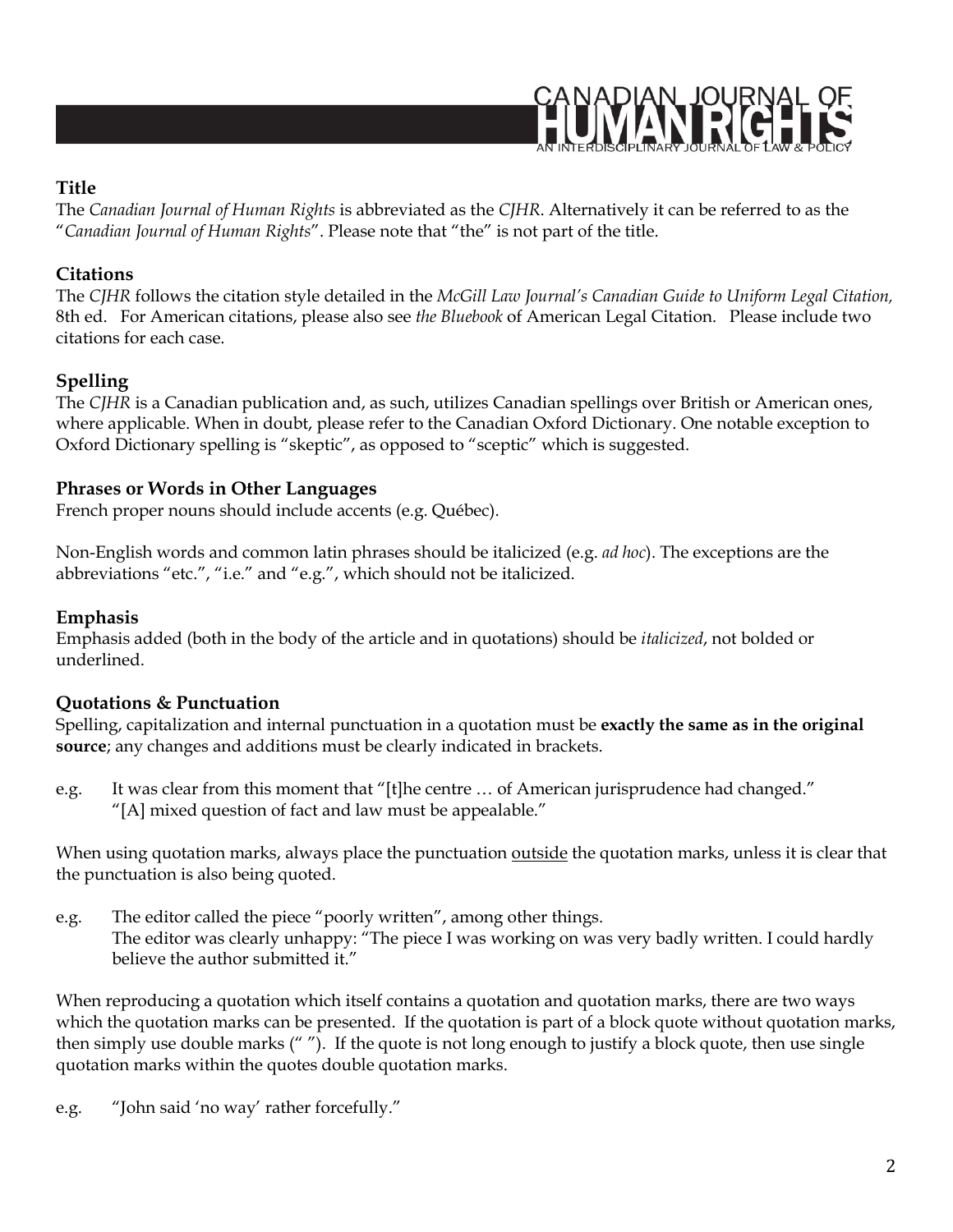

Always used double quotes, even when the intention is to simply emphasize, i.e. use 'air quotes'.

e.g. The "corrections" policy of the government was more akin to indentured servitude.

#### **Oxford Commas**

Oxford commas should be avoided, except in very rare circumstances for clarity purposes.

e.g. She found herself in a car with her ex-boyfriend, a doctor and a pet detective. She found herself in a car with her ex-boyfriend, a doctor, and a pet detective.

#### **Ellipses**

An ellipsis should be used to indicate the omission of a passage from a quotation. The ellipsis should have a space on either side. Ellipses at the beginning or end of a quotation are usually unnecessary.

#### **Numbers**

Spell out numbers in the following circumstances:

- a) One through ten;
- b) Numbers at the beginning of a sentence;
- c) Numbers used as part of a figure of speech;
- d) Numbers used in an approximate sense:
- e.g. The area comprises roughly two hundred viable sites. (*not* 200) About 15 thousand soldiers were killed (*not* 15,000, nor fifteen thousand)

#### **Dates**

In the body text, dates should be written out with proper punctuation (e.g. July 27th, 2014). In footnotes, as per *McGill*, dates are to be written as such: 27 July 2014. Where there is no day specified, leave out the comma (e.g. July 2014).

#### **Use of Acronyms**

Commonly recognized acronyms, such as FBI, USA, SCC, can be used without proper introduction if there is no chance of confusion on the part of the reader. Otherwise, ensure that at the first use there is an introduction of the use of the acronym before continued use. With this in mind, neither editors nor authors in invited to change or make-up acronyms where it is not appropriate. (e.g. International Committee of the Red Cross (ICRC))

It is especially relevant to use acronyms where the full term is not in common usage. (e.g. PDF, URL, etc.)

Finally, please note that periods are not included in acronyms. It is the USA, not the U.S.A.

#### **Judges**

When referring to judges in footnotes, use the shortened form (e.g. "Abella J"); when in-text, use full title (e.g. Justice Abella).